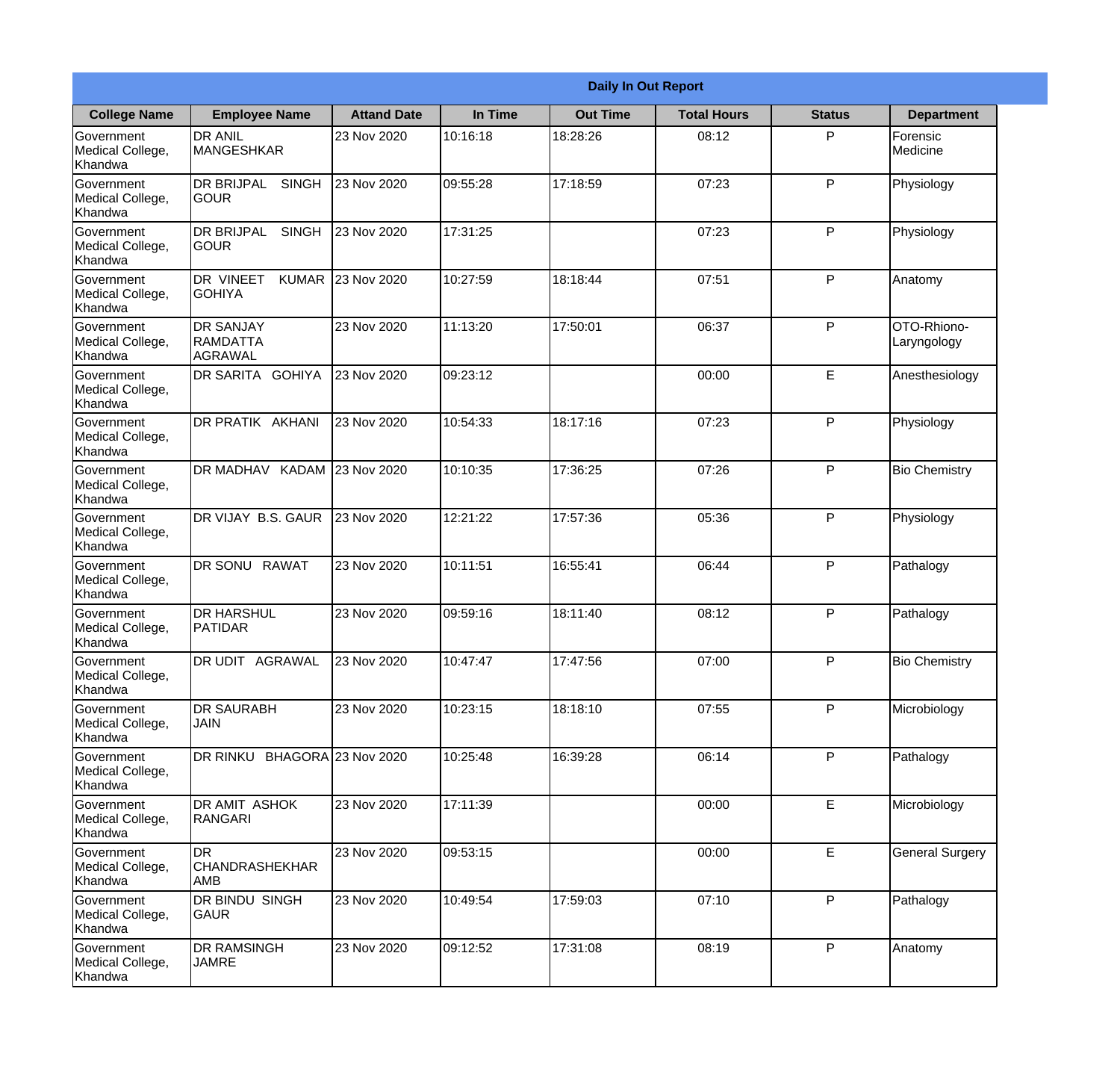| <b>Designation</b>                       | <b>Category</b> |
|------------------------------------------|-----------------|
| Assistant Professor   Para Clinical      |                 |
| Demonstrator/Tutor   Non Clinical        |                 |
| Demonstrator/Tutor   Non Clinical        |                 |
| Professor                                | Non Clinical    |
| Professor                                | Clinical        |
| Professor                                | Clinical        |
| <b>Assistant Professor INon Clinical</b> |                 |
| Assistant Professor Non Clinical         |                 |
| Associate Professor Non Clinical         |                 |
| Demonstrator/Tutor   Para Clinical       |                 |
| Assistant Professor   Para Clinical      |                 |
| Associate Professor Non Clinical         |                 |
| Associate Professor Para Clinical        |                 |
| Assistant Professor   Para Clinical      |                 |
| Professor                                | Para Clinical   |
| <b>Assistant Professor   Clinical</b>    |                 |
| Associate Professor Para Clinical        |                 |
| Demonstrator/Tutor   Non Clinical        |                 |

## **Daily In Out Report**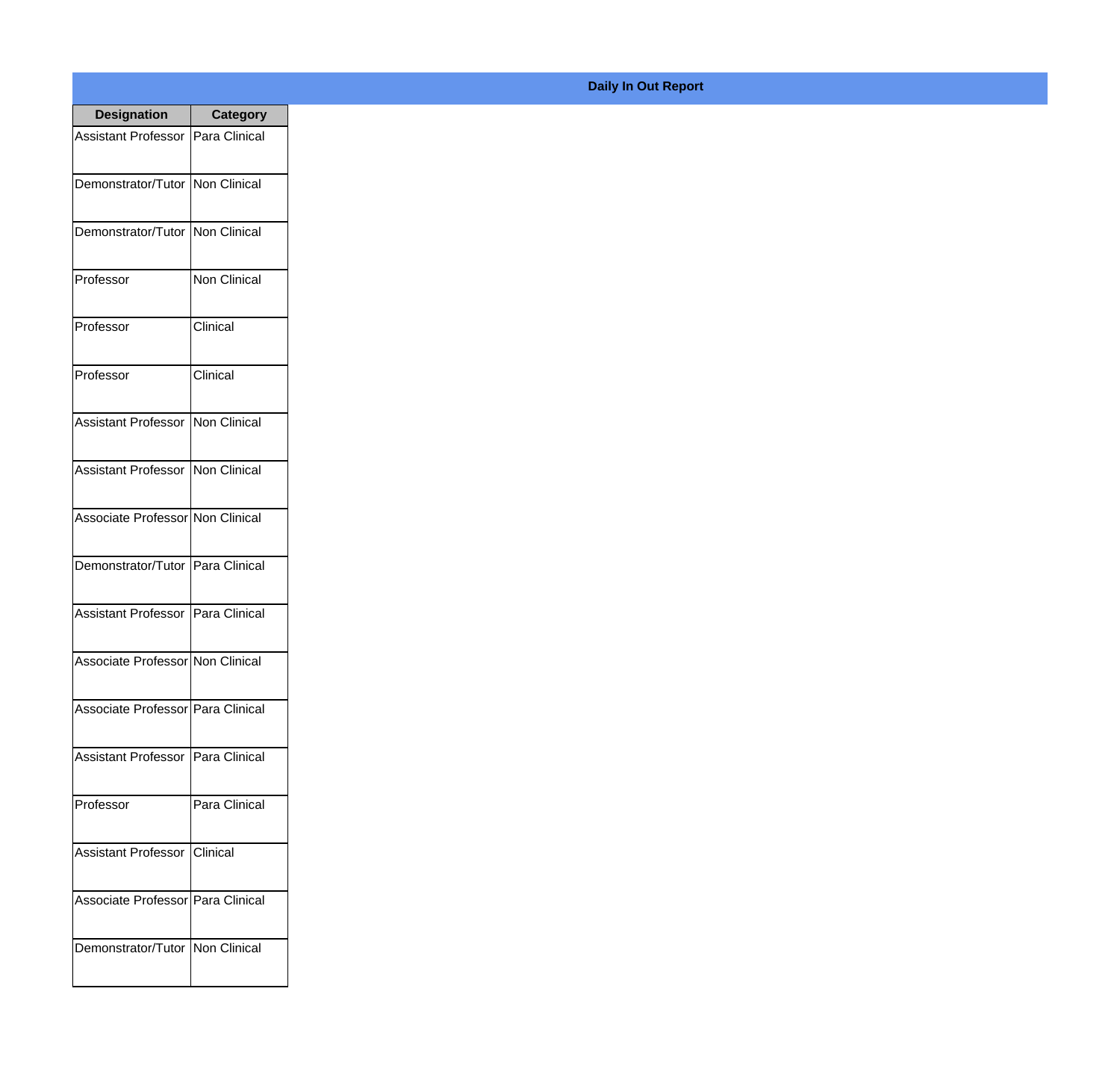|                                                  | <b>Daily In Out Report</b>                            |             |          |          |       |              |                       |  |
|--------------------------------------------------|-------------------------------------------------------|-------------|----------|----------|-------|--------------|-----------------------|--|
| <b>Government</b><br>Medical College,<br>Khandwa | DR VISHAL AHAKE                                       | 23 Nov 2020 | 09:29:58 |          | 00:00 | E            | Orthopaedics          |  |
| <b>Government</b><br>Medical College,<br>Khandwa | DR NAZEEM ISHRAT<br><b>SIDDIQUI</b>                   | 23 Nov 2020 | 10:12:56 | 18:50:09 | 08:38 | $\mathsf{P}$ | Physiology            |  |
| <b>Government</b><br>Medical College,<br>Khandwa | DR DWARKA PRASAD 23 Nov 2020<br>lgothre               |             | 09:06:00 | 16:39:21 | 07:33 | P            | <b>Bio Chemistry</b>  |  |
| <b>Government</b><br>Medical College,<br>Khandwa | <b>DR SOUMITRA</b><br><b>SETHIA</b>                   | 23 Nov 2020 | 09:38:44 | 17:49:47 | 08:11 | P            | Community<br>Medicine |  |
| Government<br>Medical College,<br>Khandwa        | <b>DR SOUMITRA</b><br><b>SETHIA</b>                   | 23 Nov 2020 | 18:55:21 |          | 08:11 | P            | Community<br>Medicine |  |
| <b>Government</b><br>Medical College,<br>Khandwa | <b>DR SOURYAKANT</b><br>VARANDANI                     | 23 Nov 2020 | 10:33:44 | 18:12:30 | 07:39 | $\mathsf{P}$ | Community<br>Medicine |  |
| Government<br>Medical College,<br>Khandwa        | DR RASHMI YADAV                                       | 23 Nov 2020 | 09:18:27 |          | 00:00 | E            | Community<br>Medicine |  |
| Government<br>Medical College,<br>Khandwa        | DR LEENA PARIHAR                                      | 23 Nov 2020 | 10:04:10 | 17:10:44 | 07:06 | P            | Community<br>Medicine |  |
| Government<br>Medical College,<br>Khandwa        | DR SACHIN PARMAR 23 Nov 2020                          |             | 09:36:29 | 18:54:53 | 09:18 | $\mathsf{P}$ | Community<br>Medicine |  |
| <b>Government</b><br>Medical College,<br>Khandwa | DR SAGAR MEENA                                        | 23 Nov 2020 | 09:42:57 | 17:35:23 | 07:53 | P            | Forensic<br>Medicine  |  |
| <b>Government</b><br>Medical College,<br>Khandwa | DR PRAMILA VERMA 23 Nov 2020                          |             | 11:12:57 |          | 00:00 | E            | Paediatrics           |  |
| Government<br>Medical College,<br>Khandwa        | DR MANOJ BALKE                                        | 23 Nov 2020 | 09:52:41 | 15:59:40 | 06:07 | P            | Ophthalmology         |  |
| Government<br>Medical College,<br>Khandwa        | <b>DR GARIMA</b><br><b>AGRAWAL</b><br><b>VARSHNEY</b> | 23 Nov 2020 | 10:36:52 | 16:33:53 | 05:57 | P            | Paediatrics           |  |
| Government<br>Medical College,<br>Khandwa        | <b>DR SIDDHARTH</b><br><b>BANODE</b>                  | 23 Nov 2020 | 09:23:28 | 18:28:06 | 09:05 | $\mathsf{P}$ | Pharmacology          |  |
| Government<br>Medical College,<br>Khandwa        | <b>DR CHANDNI</b><br>KAROLE                           | 23 Nov 2020 | 09:40:24 |          | 00:00 | E            | Ophthalmology         |  |
| Government<br>Medical College,<br>Khandwa        | DR PRIYA KAPOOR<br>KAPOOR                             | 23 Nov 2020 | 10:25:49 | 16:46:07 | 06:21 | P            | Pathalogy             |  |
| Government<br>Medical College,<br>Khandwa        | <b>DR SAPNA</b><br><b>MAHESHRAM</b>                   | 23 Nov 2020 | 10:30:38 | 17:51:37 | 07:21 | P            | Community<br>Medicine |  |
| Government<br>Medical College,<br>Khandwa        | <b>DR RAJENDRA</b><br><b>SINGH MANDLOI</b>            | 23 Nov 2020 | 09:40:01 | 17:18:22 | 07:38 | $\mathsf{P}$ | <b>Bio Chemistry</b>  |  |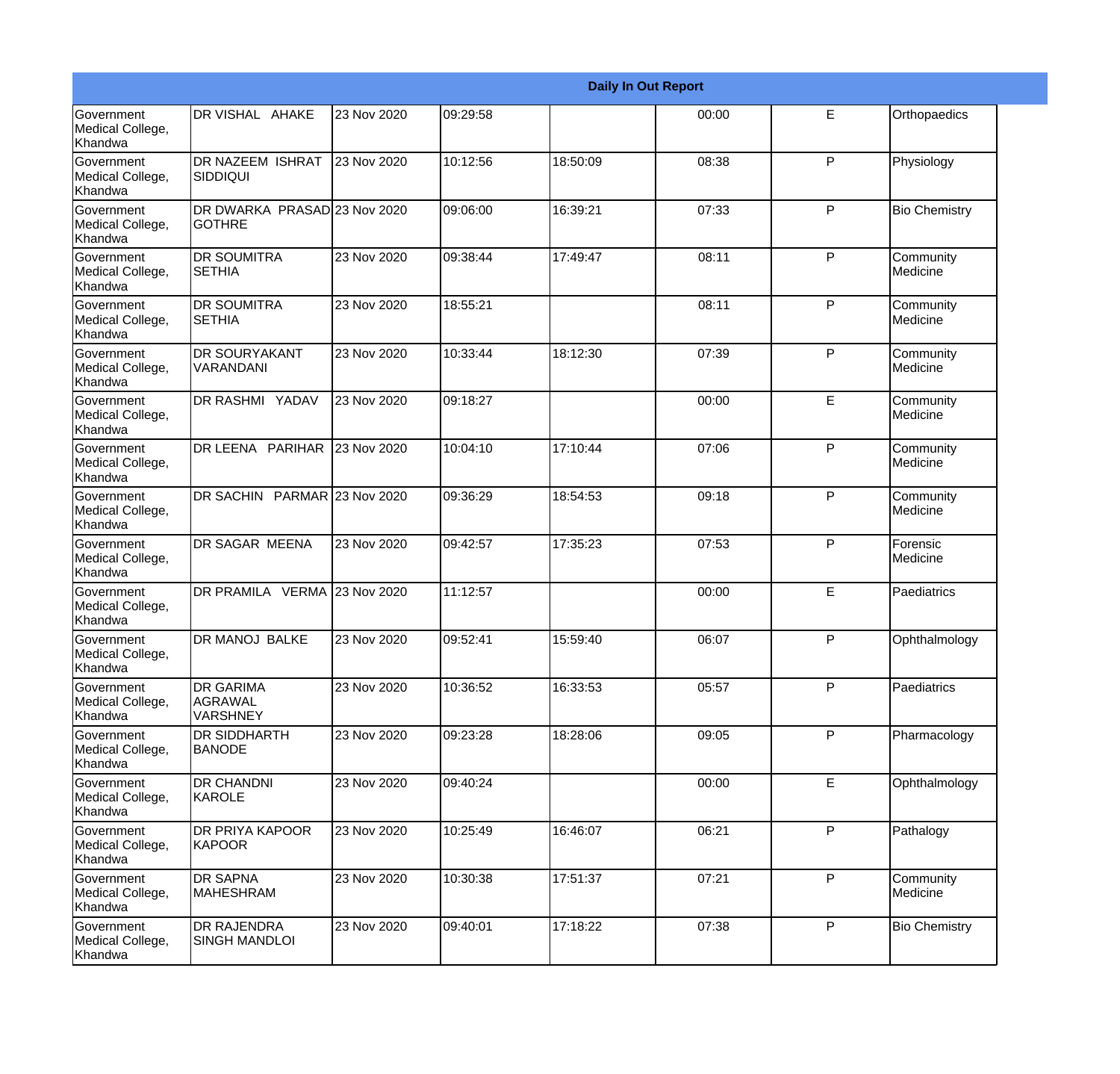| Assistant Professor   Clinical             |                      |  |
|--------------------------------------------|----------------------|--|
| Professor                                  | Non Clinical         |  |
| Demonstrator/Tutor   Non Clinical          |                      |  |
| Assistant Professor   Para Clinical        |                      |  |
| Assistant Professor   Para Clinical        |                      |  |
| Demonstrator/Tutor   Para Clinical         |                      |  |
| <b>Assistant Professor</b>                 | <b>Para Clinical</b> |  |
| Assistant Professor   Para Clinical        |                      |  |
| <b>Assistant Professor   Para Clinical</b> |                      |  |
| Demonstrator/Tutor   Para Clinical         |                      |  |
| Professor                                  | Clinical             |  |
| Assistant Professor   Clinical             |                      |  |
| Associate Professor Clinical               |                      |  |
| Associate Professor   Para Clinical        |                      |  |
| <b>Assistant Professor   Clinical</b>      |                      |  |
| Demonstrator/Tutor   Para Clinical         |                      |  |
| Associate Professor   Para Clinical        |                      |  |
| Demonstrator/Tutor   Non Clinical          |                      |  |
|                                            |                      |  |

## **Daily In Out Report**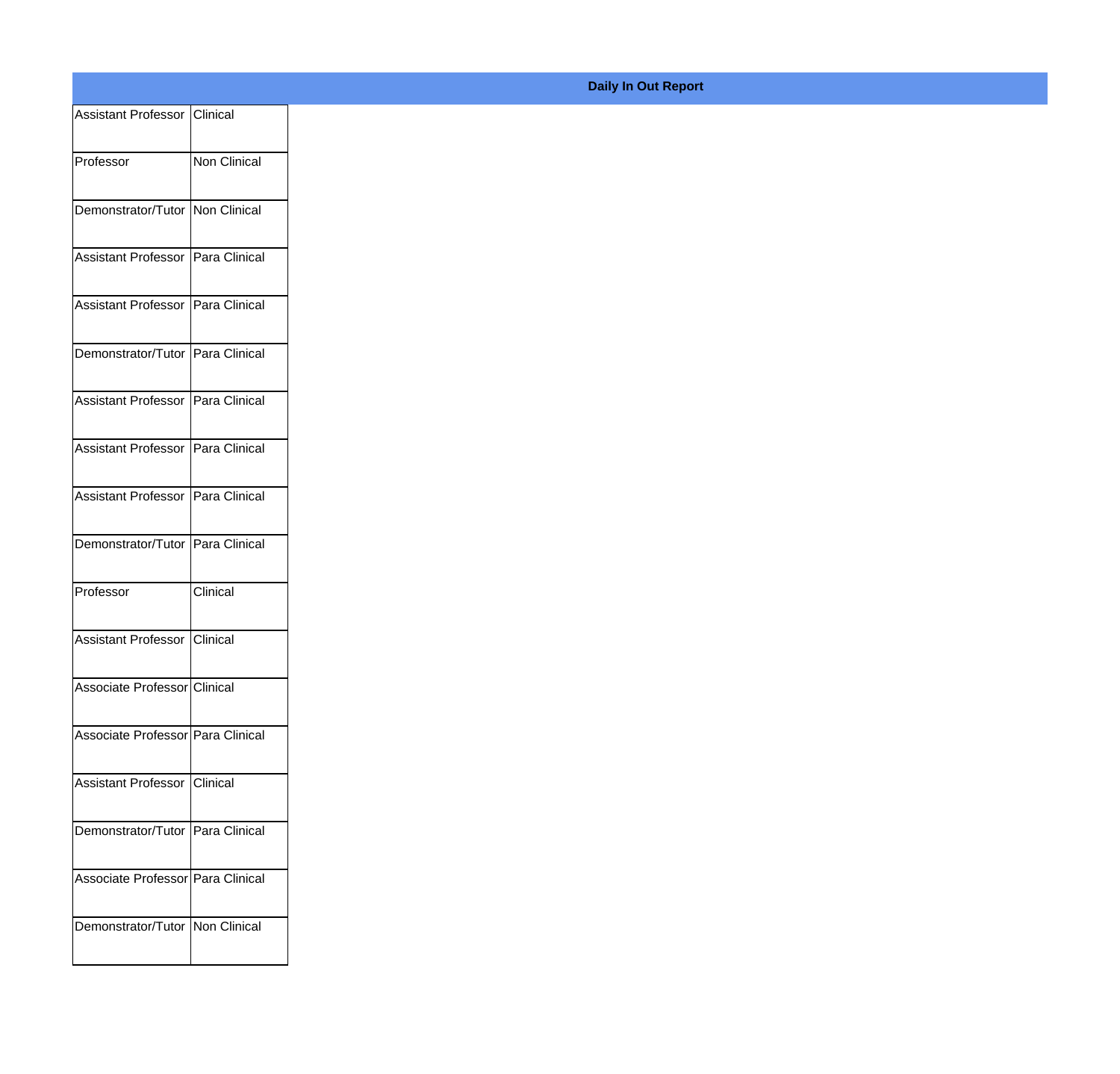|                                                  | <b>Daily In Out Report</b>                            |             |          |          |       |              |                             |  |
|--------------------------------------------------|-------------------------------------------------------|-------------|----------|----------|-------|--------------|-----------------------------|--|
| Government<br>Medical College,<br>Khandwa        | <b>DR SEEMA</b><br><b>SUDHAKARRAO</b><br>SUTAY        | 23 Nov 2020 | 10:42:51 | 19:31:34 | 08:49 | $\mathsf{P}$ | Forensic<br>Medicine        |  |
| Government<br>Medical College,<br>Khandwa        | <b>DR AJAY</b><br><b>NARWARIYA</b>                    | 23 Nov 2020 | 10:27:29 | 18:10:34 | 07:43 | P            | Microbiology                |  |
| <b>Government</b><br>Medical College,<br>Khandwa | <b>DR RAKESH SINGH</b><br>HAZARI                      | 23 Nov 2020 | 15:57:04 |          | 00:00 | E            | Pathalogy                   |  |
| <b>Government</b><br>Medical College,<br>Khandwa | <b>DR ANANT</b><br><b>TUKARAM PAWAR</b>               | 23 Nov 2020 | 09:28:31 | 18:55:29 | 09:27 | P            | Community<br>Medicine       |  |
| Government<br>Medical College,<br>Khandwa        | DR SHAIKH M.KHALIQ 23 Nov 2020                        |             | 10:56:34 |          | 00:00 | E            | <b>Bio Chemistry</b>        |  |
| Government<br>Medical College,<br><b>Khandwa</b> | <b>DR RAJU</b>                                        | 23 Nov 2020 | 09:54:33 | 18:04:57 | 08:10 | P            | Forensic<br>Medicine        |  |
| <b>Government</b><br>Medical College,<br>Khandwa | <b>DR MAHENDRA</b><br><b>IPANWAR</b>                  | 23 Nov 2020 | 09:22:18 |          | 00:00 | E            | Orthopaedics                |  |
| Government<br>Medical College,<br>Khandwa        | DR AJAY GANGJI                                        | 23 Nov 2020 | 12:03:27 |          | 00:00 | E            | <b>General Surgery</b>      |  |
| Government<br>Medical College,<br>Khandwa        | <b>DR ARUN KUMAR</b><br>PARGI                         | 23 Nov 2020 | 10:53:02 | 11:13:39 | 00:20 | $\mathsf{P}$ | <b>General Surgery</b>      |  |
| Government<br>Medical College,<br>Khandwa        | <b>DR ASHOK</b><br><b>BHAUSAHEB NAJAN</b>             | 23 Nov 2020 | 10:53:39 | 18:27:33 | 07:34 | P            | Forensic<br>Medicine        |  |
| <b>Government</b><br>Medical College,<br>Khandwa | <b>DR NITESHKUMAR</b><br>KISHORILAL<br><b>RATHORE</b> | 23 Nov 2020 | 09:59:09 | 19:19:41 | 09:20 | P            | Pharmacology                |  |
| Government<br>Medical College,<br>Khandwa        | <b>DR PRIYESH</b><br><b>MARSKOLE</b>                  | 23 Nov 2020 | 10:53:10 | 17:19:09 | 06:26 | P            | Community<br>Medicine       |  |
| Government<br>Medical College,<br>Khandwa        | <b>DR SANGEETA</b><br><b>CHINCHOLE</b>                | 23 Nov 2020 | 10:52:47 |          | 00:00 | E            | Physiology                  |  |
| Government<br>Medical College,<br>Khandwa        | DR NEERAJ KUMAR                                       | 23 Nov 2020 | 09:35:37 | 18:36:20 | 09:01 | P            | Dentisry                    |  |
| Government<br>Medical College,<br>Khandwa        | DR VIJAY NAYAK                                        | 23 Nov 2020 | 17:30:50 |          | 00:00 | E            | Anatomy                     |  |
| Government<br>Medical College,<br>Khandwa        | DR SUNIL BAJOLIYA                                     | 23 Nov 2020 | 09:19:49 | 18:55:38 | 09:36 | $\mathsf{P}$ | OTO-Rhiono-<br>Laryngology  |  |
| Government<br>Medical College,<br>Khandwa        | DR NISHA MANDLOI<br>PANWAR                            | 23 Nov 2020 | 09:23:20 |          | 00:00 | E            | Obstetrics &<br>Gynaecology |  |
| Government<br>Medical College,<br>Khandwa        | DR NANDINI DIXIT                                      | 23 Nov 2020 | 10:28:50 |          | 00:00 | E            | Paediatrics                 |  |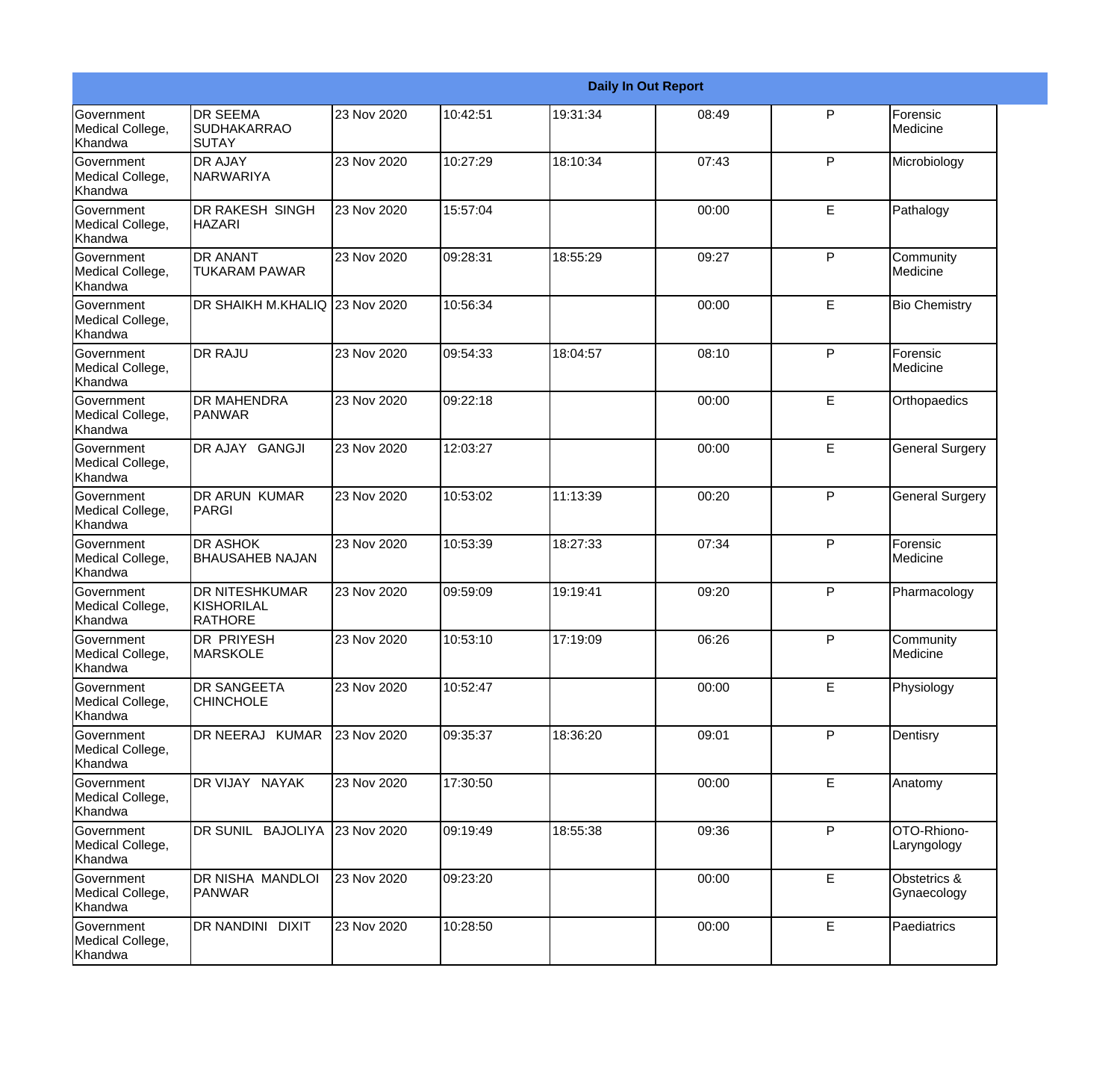| Professor                         | Para Clinical |
|-----------------------------------|---------------|
| Demonstrator/Tutor Para Clinical  |               |
|                                   |               |
| Professor                         | Para Clinical |
| Professor                         | Para Clinical |
| Professor                         | Non Clinical  |
| Demonstrator/Tutor Para Clinical  |               |
| Assistant Professor Clinical      |               |
| Professor                         | Clinical      |
| Assistant Professor               | Clinical      |
|                                   |               |
| Associate Professor Para Clinical |               |
| Demonstrator/Tutor Para Clinical  |               |
| Associate Professor Para Clinical |               |
| Demonstrator/Tutor Non Clinical   |               |
| Assistant Professor Clinical      |               |
| Associate Professor Non Clinical  |               |
|                                   |               |
| Assistant Professor Clinical      |               |
| Associate Professor Clinical      |               |
| Assistant Professor Clinical      |               |
|                                   |               |